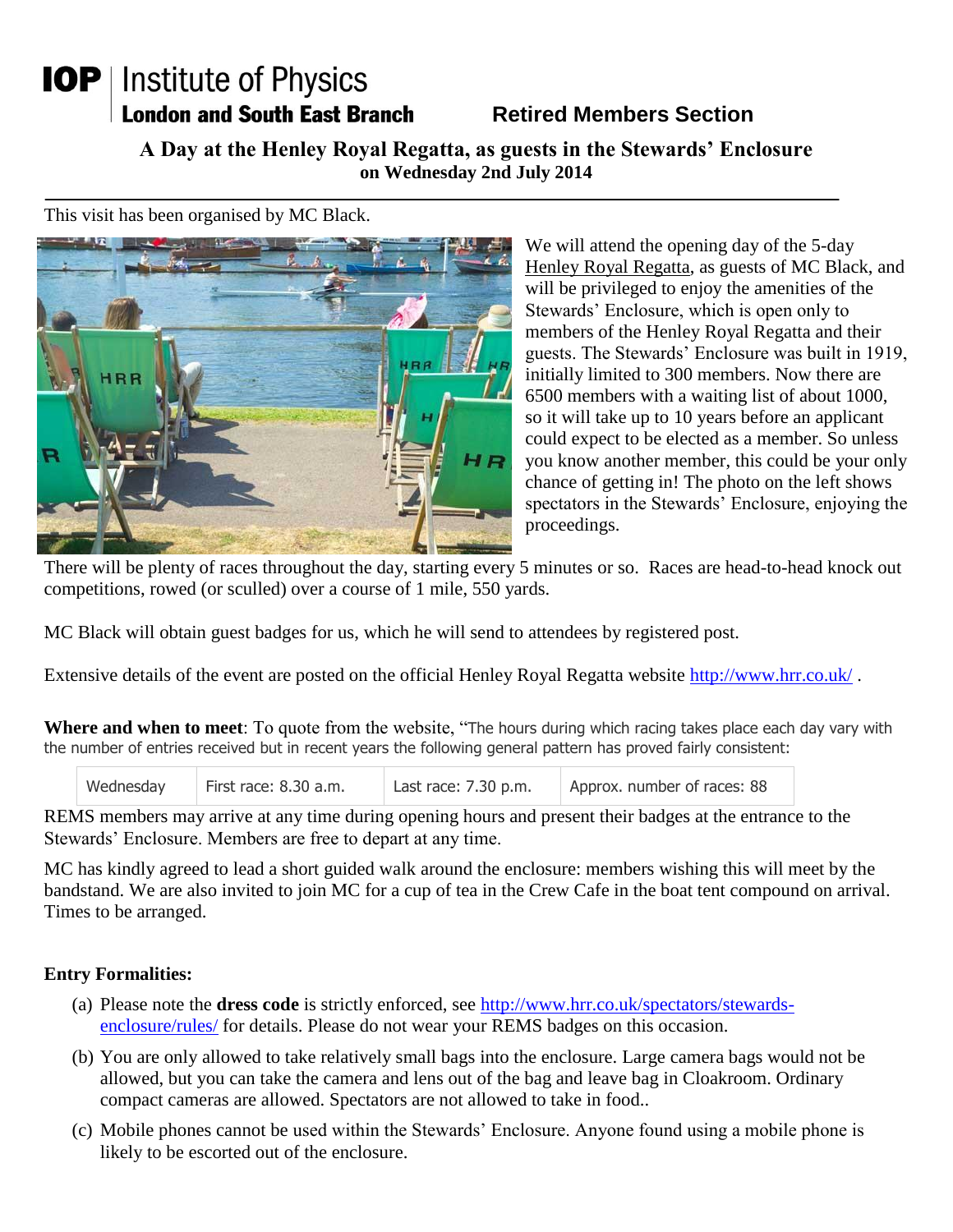Getting there: Please refer to <http://www.hrr.co.uk/spectators/information/getting-here/>.

Please indicate your mode of travel on the booking form.

Car: If you are going by car, you will need a parking label (stuck to windscreen), which costs £28. You can buy a parking label on arrival providing the weather is dry, but if the car park field is soggy, only pre-purchased labels will be accepted, so it is highly recommended that you indicate on the booking form that you would like a label, which MC Black will obtain for you.

You should refer to [http://www.hrr.co.uk/fs/downloads/henley\\_traffic.pdf](http://www.hrr.co.uk/fs/downloads/henley_traffic.pdf) before setting out. This shows how the one-way system changes at approximately 4pm. It is not advisable to leave around this time, as traffic is held up while the signs are changed.

Train: If you are coming by train, please note the link to the rail timetable which is at the very end of the web page <http://www.hrr.co.uk/spectators/information/getting-here/> . At the time of writing, the timetable displayed expired on  $29<sup>th</sup>$  June 2012, so please check closer to the event to ensure you are looking at a valid timetable.

**Lunch arrangements:** at lunch time, members can eat in the luncheon tent, or walk across Henley Bridge into town, or picnic in the car park. However, the lunch tent is expensive, and restaurants and pubs in the town centre will be overflowing with visitors, so a picnic is very much recommended. MC Black has offered to provide a Picnic Lunch for everybody, at a cost of £10, adjacent to his parking space (plot J13 in Lion Meadow – quite near the entrance to the Boat Tent Compound). If you decide on the picnic and are driving, please bring a folding chair and table, (but MC will bring a few folding tables). We will use disposable plates and cutlery for convenience.

Please indicate on the booking form if you would like to picnic.



**Evening Meal:** MC will book an evening meal in a charming country pub, The Flower Pot, Ferry Lane, Aston, Henley on Thames, RG9 3DG, website [http://www.brakspear.co.uk/our\\_pubs/pub\\_page/97/flower-pot/](http://www.brakspear.co.uk/our_pubs/pub_page/97/flower-pot/).

The Flower Pot is 2-3 miles from the enclosures, not really walking distance, but members with cars should be willing to give lifts to those without cars. The menu is shown on a 'specials board' and the printed menu is only for bar snacks, but I am assured that there is an extensive choice, including fish. If the weather is good, there will be a BBQ.

Please indicate on the booking form if you would like an evening meal.

**Numbers:** Maximum: 12, limited to member plus 1 guest.

**Costs:** £27 per person for a guest badge for the day, plus £28 if a parking label is required, plus £6.95 to cover the cost for MC to post the badges (and label) via registered post. Note that the postage goes up in April, but MC has purchased registered envelopes to beat the increase. MC will apply for tickets early in April, so you will not know if your application has been accepted until then. If not successful, any monies paid will obviously be refunded. If you prefer, write a separate cheque for this event, and if not successful, the cheque will be destroyed.

**Additional entrance badges:** If you would like to bring additional guests, or go on another day, please contact MC Black. He can send you vouchers, which you can use to apply for additional guest badges, but please note that applications may not be successful.

**Contacts:** MC Black's home phone number is 01920 467930. **On the day,** you can try ringing MC's cell'phone on 07880 980 921 until around 08:30 but if he will not be able to answer it once he's in the Enclosure. If there's no answer or after this time, try a SMS text message. John Belling's mobile is 07986 379935.

The best time to ring MC is early mornings before 09:30; members who have met MC's mother will understand.